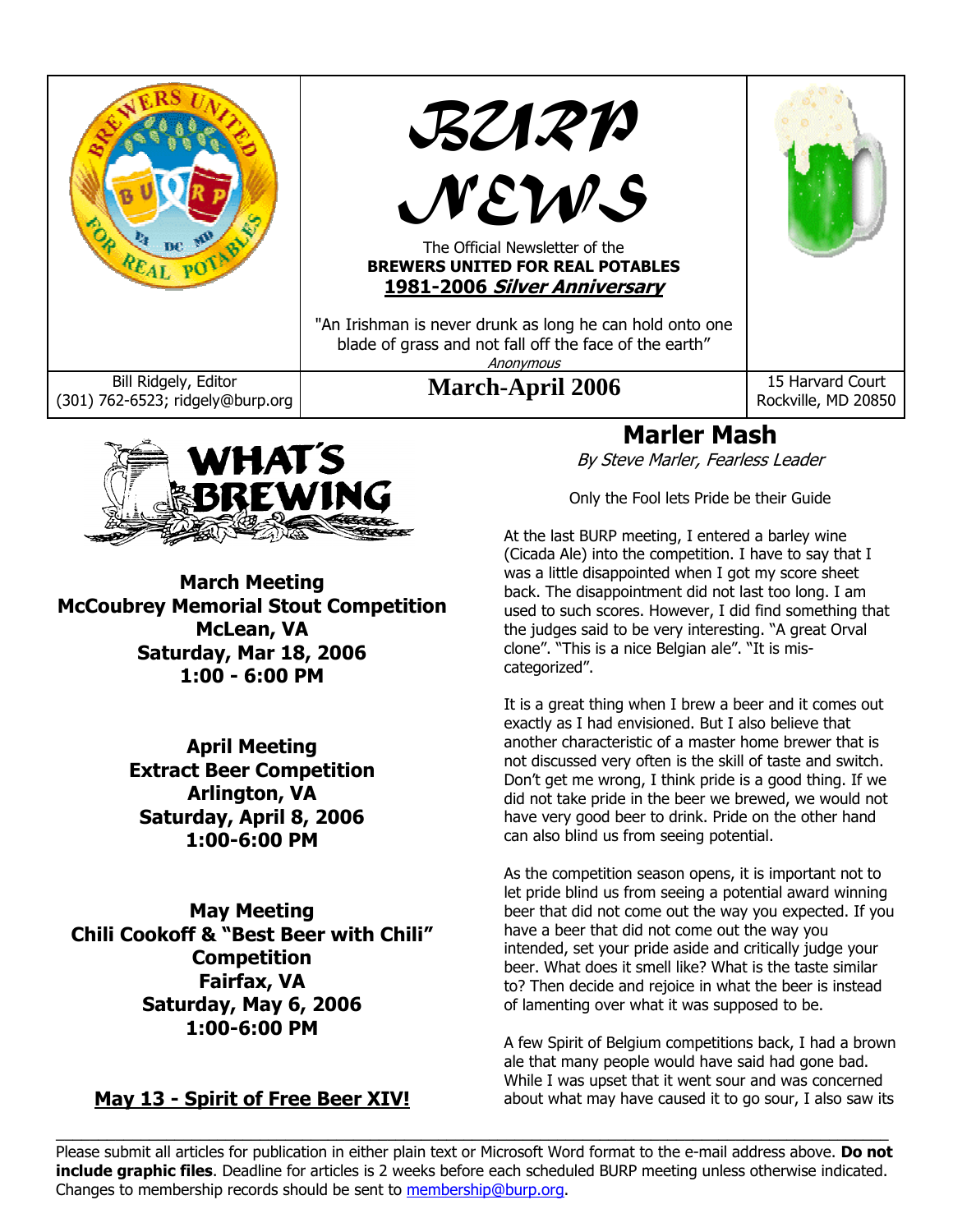potential. I entered it into the SoB and ended up taking  $3<sup>rd</sup>$  place in that category.

Entries for the AHA National Competition are due by April 14, and Spirit of Free Beer entries are due May 6. This gives you plenty of time to crank out a few new ales and also gives you a chance to reevaluate some of your beers to discover their true potential. If you are like me and do not trust your own palate, bring a couple of bottles to the March meeting and ask some of the judges in the club to taste it. And while they taste it, ask them one question - "What should it be entered as?"

On another note, I would like to thank **Lou King & Harriet Langlois** for hosting the February BURP meeting. They have a great place and were great hosts once again. **Wendy Aaronson** and **Tom Cannon**, with the help of **Andy Anderson** and **Colleen Cannon**, put on a great discussion on Alt beers. I plan to encourage them to do a couple of more of these sessions.

Other things to keep in mind:

- At the March meeting, we will have an extract brewing demonstration. We are going to show those that are interested how easy it is to brew an extract beer without having to go out and buy a lot of equipment. We are also going to debunk the myth that it is too time consuming. We want you brewing. Come and join in the demonstration.
- **Mel Thompson** and **Rick Garvin** have volunteered to help collect and package AHA entries for shipping. We will send out more information via the BURPlist. Please let me know if you are planning to have BURP ship your AHA entry so we have enough supplies for shipping. Send me an email at marler@burp.org.
- Many of us are running low on hops, and many of us want to wait to have a hop buy in the fall after the harvest. So we are going to satisfy both. **Bruce Bennett** is going to run a hop buy at the April meeting, and we plan to have another in the fall.
- We still need volunteers to help coordinate activities such as trips to beer cities, our trip to the AHA conference, and a BURP 25<sup>th</sup> birthday banquet. Please let me know if you are willing to coordinate an event or help out in the coordination of an event.



# **Brothers & Sisters in Beer**

By Jamie Langlie, Co-Minister of Culture

## **February Competition Results**

The purpose of BURP monthly competitions is to further the art and science of homebrewing by providing thoughtful feedback to Club brewers and by developing a cadre of well-qualified, educated judges.

Congratulations to the winners of our February BURP Strong Ale (Category #19) competition!

**<sup>1</sup>st Place** – **Mel Thompson** for "Bone Me" English **Barleywine** 

**<sup>2</sup>nd Place** – **Steve Marler** for "Poor Richard's" Old Ale **<sup>3</sup>rd Place** – **Mel Thompson** for "Wet Hops" American **Barleywine** 

Thanks to our intrepid judges, **Colleen Cannon**, **Brian Matt**, **Tom Cannon**, **Pat Crowe**, **Calvin Perilloux**, and **Craig Somers**, and to **Mel Thompson**, our steward. For their service to the Club, these folks received 2 raffle tickets, and their names will be entered in a special appreciation drawing for judges and stewards to be held at the November meeting.

## **Calling All Judges!**

Judges, both experienced and novice, are needed for the March and April BURP Club competitions. We plan to judge the March Stout competition on-site at the monthly meeting. This competition traditionally attracts many entries, and as a result, several judge volunteers would be most welcome. The April competition for Extract Beers probably will be held off-line, during the week after the meeting, at either Bud or Jamie's house. To volunteer, contact **Jamie Langlie** at Jamie@langlie.com or **Bud Hensgen** at Bhensgen1@verizon.net

### **March Mccoubrey Stout And April Extract Competitions On Tap!**

In March, BURP will hold its annual St. Paddy's Day **Dan McCoubrey** Stout Competition. The Category is **#13**,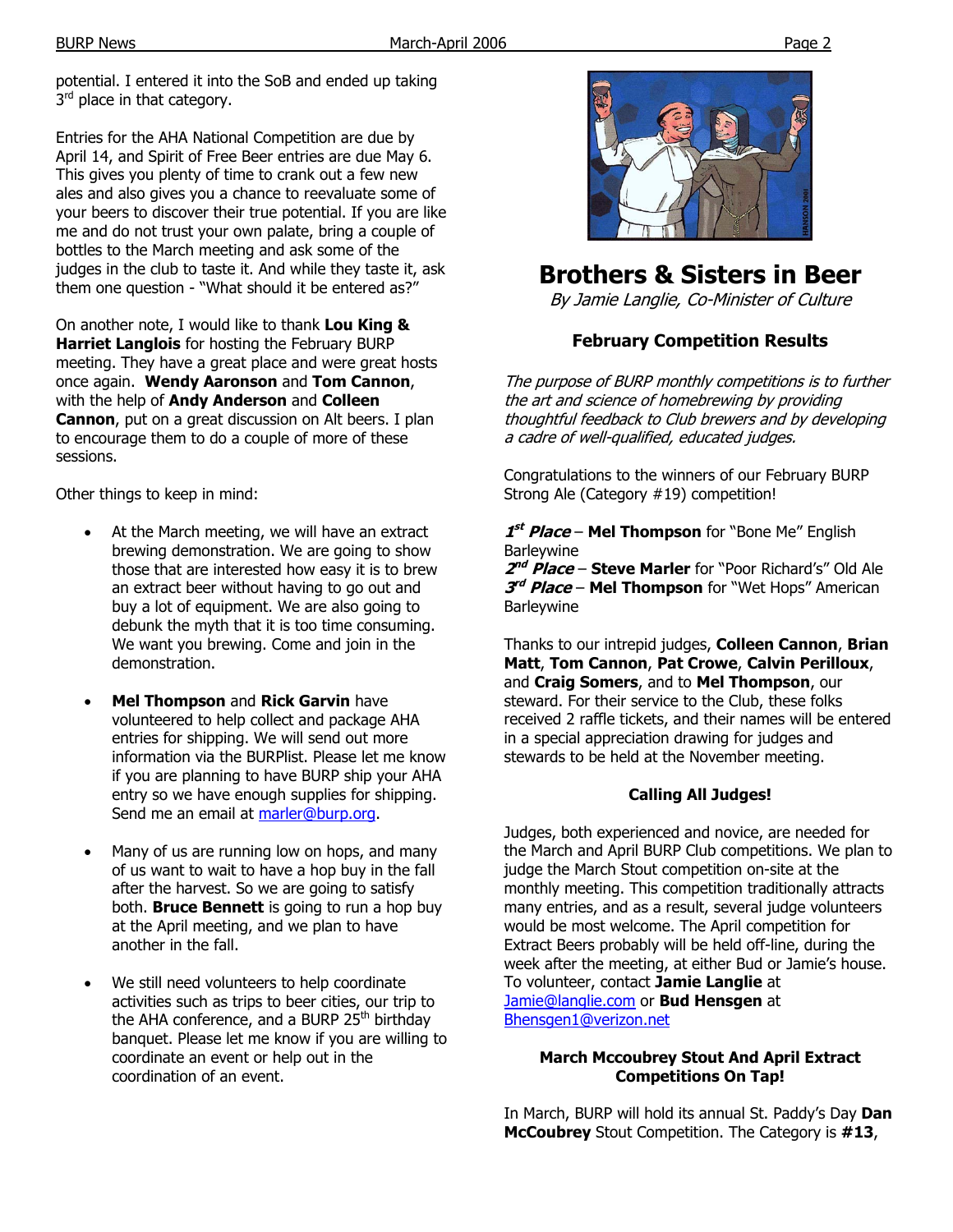which includes: **A. Dry Stout; B. Sweet Stout; C. Oatmeal Stout; D. Foreign Extra Stout; E. American Stout;** and **F. Russian Imperial Stout**. A full description of the style and its subcategories can be found at http://www.bjcp.org/styles04/Category19.html. Judging will be held at the March meeting. Brewers should bring two bottles of each entry they wish to submit. Winners will receive BOTY points and ribbons. In addition, the top entry from this competition will represent BURP for the AHA Club Only Stout competition to be held in September 2006.

The April competition for **Extract Beers (All Categories, Excluding Meads and Ciders)** is designed to encourage broad member participation. Most of us started our homebrewing journeys with extract beers and gradually grew into all-grain brews, with ever more sophisticated equipment and techniques. Here's an opportunity for experienced brewers to go back to their roots, and for our newer/novice extract brewers to shine. Winners will receive BOTY points and ribbons. In addition, the top entry from this competition will represent BURP for the AHA Club Only Extract Competition to be held in May 2006. Guidelines are:

**Extract Beers [All Categories, #1 - 23]** - Per AHA Guidance, extract must make up more than 50% of all fermentables. Adjunct grains for color and flavor can be steeped, but NO MASHING IS ALLOWED. Links to background info on brewing extract beers can be found in the Febrewary newsletter.

> ? ? ? ? ? ? ? ? **RYDler**

Q. Got a cold one?

? ? ? ? ? ? ? ?



**Enlightenment Corner – Upcoming Events** 

By Wendy Aaronson, Co-Minister of Enlightenment

## **Extract Brewing Session – March 18 BURP Meeting At 11:00 Am**

Join Wendy and Tom in making an award-winning beer that will be entered into several competitions. We have chosen to brew an American Pale Ale because it gives us a chance to show how hops and steeped malts add complexity to an extract beer. Ingredients will be donated by **Bob Frank** of the Flying Barrel homebrew supply shop.

The results from competitions indicate that you can win a blue ribbon with an extract beer. It is not too surprising that to make an award winner, whether extract or all-grain, it is all about recipe formulation, fresh ingredients, technique, and sanitation. We will discuss each of these considerations during the brewing session that will start promptly at 11:00 at Rick and Christine's home. Remember that one of the primary advantages to making an extract beer is that it is quick, and we will prove it. We plan to fill the fermenter and be completely cleaned up by the time the meeting starts at 1:00. We look forward to seeing you.

## **Adulterated (Doctored) Beers – April 8 BURP Meeting At 12:00 Pm**

Wendy and Tom want to enlighten your palates and improve your sensory evaluation at an adulterated (doctored) beer session held just before the April meeting at the Hensgen home. For this interactive session, a neutral beer will be adulterated with food grade and not-so food grade chemicals. You will learn how to identify these flavors, and we will discuss what causes them. This is a not-to-be missed experience for anyone who wants to improve their tasting skills.



# **Ready, Set, Go! Spirit Of Free Beer XIV Is Coming At Ya! May 13, 2006**

Time to fire up those brew kettles to support your club, and perhaps win some outstanding prizes, by entering this year's 14<sup>th</sup> Annual Spirit of Free Beer (SoFB) homebrew competition. SoFB will be held on Saturday,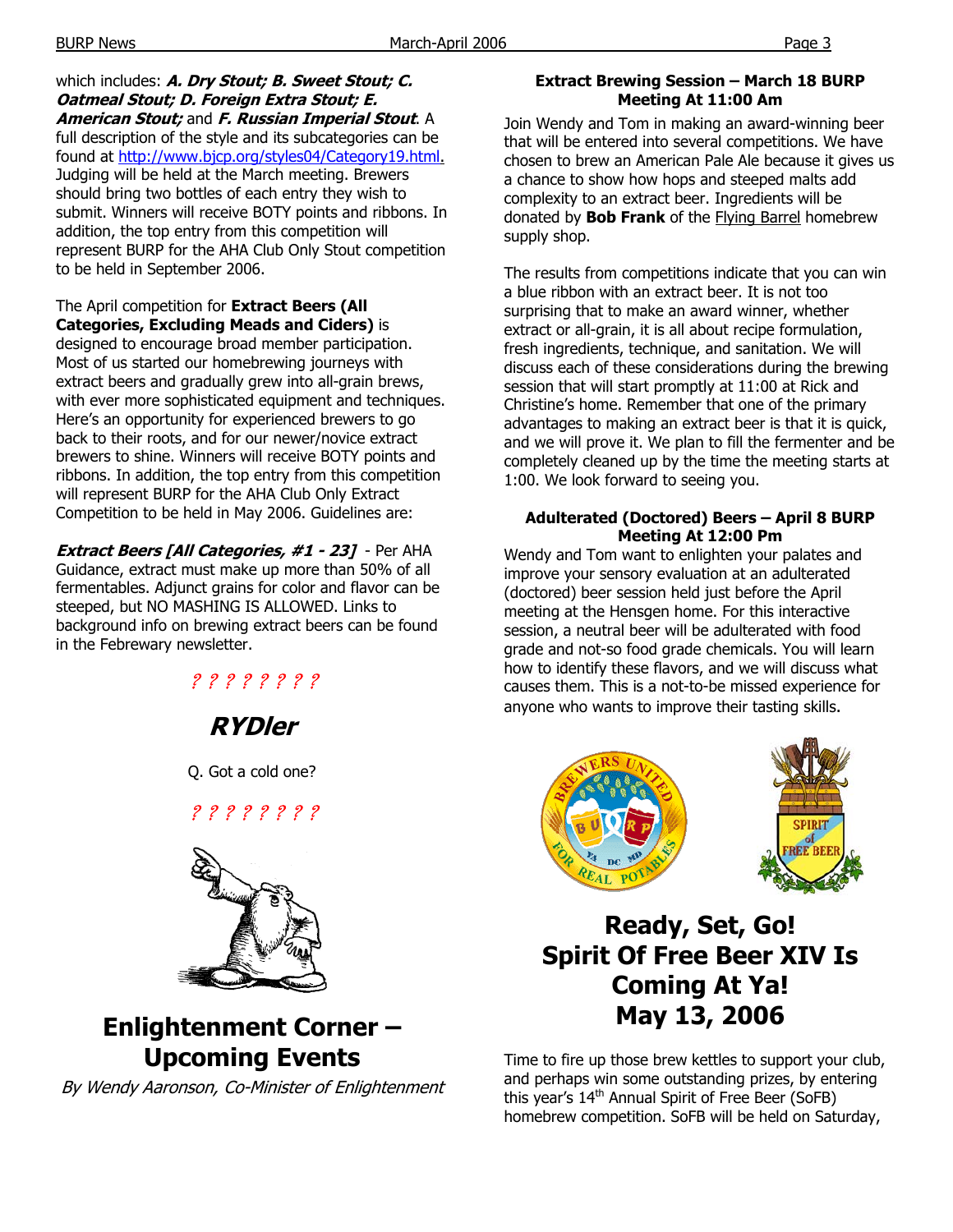May 13<sup>th</sup> at the Old Dominion Brewing Co in Ashburn. VA.

BURP has a top-notch team working on SoFB, captained by **Jamie Langlie**, the Competition Organizer, who is coordinating with Co-Minister of Culture **Bud Hensgen** and other BURP officers, together with: Publicity Coordinator – **Mark Hogenmiller** Judge Coordinator – **Tom Cannon** Steward Coordinator – **Christine Johnbrier** Registrars – **Ty Ming & Joe Gherlone** Prize Coordinator – **Trish Koch** Facilities Coordinator – **Alison Skeel**

**Mark Hogenmiller** has cranked up his publicity machine and is making a special push to get the word out to ensure a biiiig turnout of entries in honor of BURP's 25<sup>th</sup> anniversary year. **Trish Koch** and her subcommittee are already hard at work cultivating sponsors and collecting prizes, and Trish reports a great response thus far. We definitely will need many more volunteers as we head into the event. We're especially seeking one or two individuals to serve as Transportation Coordinator(s) to make certain beers are picked up and properly transported from drop-off sites. Watch for additional updates in the BURPlist postings.

SoFB entries will be accepted beginning Saturday, April 22, through May 5, at the designated drop-off sites, and at the May 6 BURP meeting. All 2004 BJCP recognized styles, including meads and ciders, are eligible for entry. See the BJCP website (http://www.bjcp.org/styles04/) for a full list of style descriptions. Once again, SoFB also will be a qualifying event for the prestigious Masters Championship of Amateur Brewing (MCAB). Cost for entries is \$6.00/first entry and \$5.00 for additional.

Complete information on SoFB XIV can be found on the BURP website at:

http://burp.burp.org/Default.aspx?tabid=437

# **March Meeting Bulk Hops**

By Bruce Bennett

BURP will be offering a small hops buy at the March meeting. We intend to move the large hops buy to October, so this is a limited buy. Here is what we will have:

Cascade 6-7% Alpha Simcoe 12% Alpha UK EKG 5% Alpha CZ Saaz 4% Alpha

Expected prices are \$6/bag for US and \$7-8 for foreign.

# **Olympic Heroes Revered at Sean Bolan's in Bel Air**

By Ivana Stout

On Friday afternoon March 3rd, a jubilant parade made its way down Main St in Bel Air to honor their hometown girl, Lil' Kim Meisner, for her stunning Olympic performance in Turin, Italy. After Lil' Kim buzzed down the route on a Segway with a police escort, much of the town came to the armory where many framed pieces of paper were handed out by local and state dignitaries in her honor, including one making the day Lil' Kim Day in Maryland. Among the local public officials were the 3 mayors from the boroughs of Aberdeen, Bel Air, and Havre de Grace. Upon the conclusion of the day's big hoopla, the local mayor commented to his 2 comrades, "Man, what a day! I know I'm ready for a good beer at Sean Bolan's. You guys wanna join me?" The Cal Ripken fan replied." Sure, I'm not gonna wait until St Patties Day, and why don't we take Lil' Kim to join us for a round". Minutes later, Harford County's finest and the ice princess entered the proclaimed Irish pub, and the mayors began to show traits of the 3 Stooges from the time they walked in the door.

The authoritative stooge (we'll call him Moe) bellied up to the bar, and in addition to ordering himself and his comrades a round, Moe thought it was a grand idea to buy Lil' Kim a beer. He said "Hon, since you're an ice princess, I'll buy you a brew that has your stature in mind." With that, the bartender served up an imperial stout whose name equates success. Never minding the fact that Lil' Kim, due to her years of intense training, had yet to have ever consumed alcohol at her just turned age of 16. It didn't matter. Just one look at that stout suds "milk mustache" on her innocently seductive smile had the confused one (Larry) chiming, "Oh Lil' Kim, just have one more with us bigwigs before you go home!"

The second beer was a different imperial stout whose very element proved to characterize the evening. Curly, the humorous one, decided to make conversation with the now intoxicated celeb. "So Lil' Kim, I guess the games in 2010 will be your smorgasbord", to which she replied boisterously, "Why wait until 2010? Move over, Sasha Cohen. I'm hungry for the Flying Tomato right now!" (Her lips becoming loose with the Shaun White (gold medalist - snowboarding) reference). It was a signal for Moe to comment "My Dear, I think you've had enough Olympic fanfare for one evening!" Lil' Kim then quipped, "If you send me home now, I'll make sure my brother joins you later to take out your kneecap!"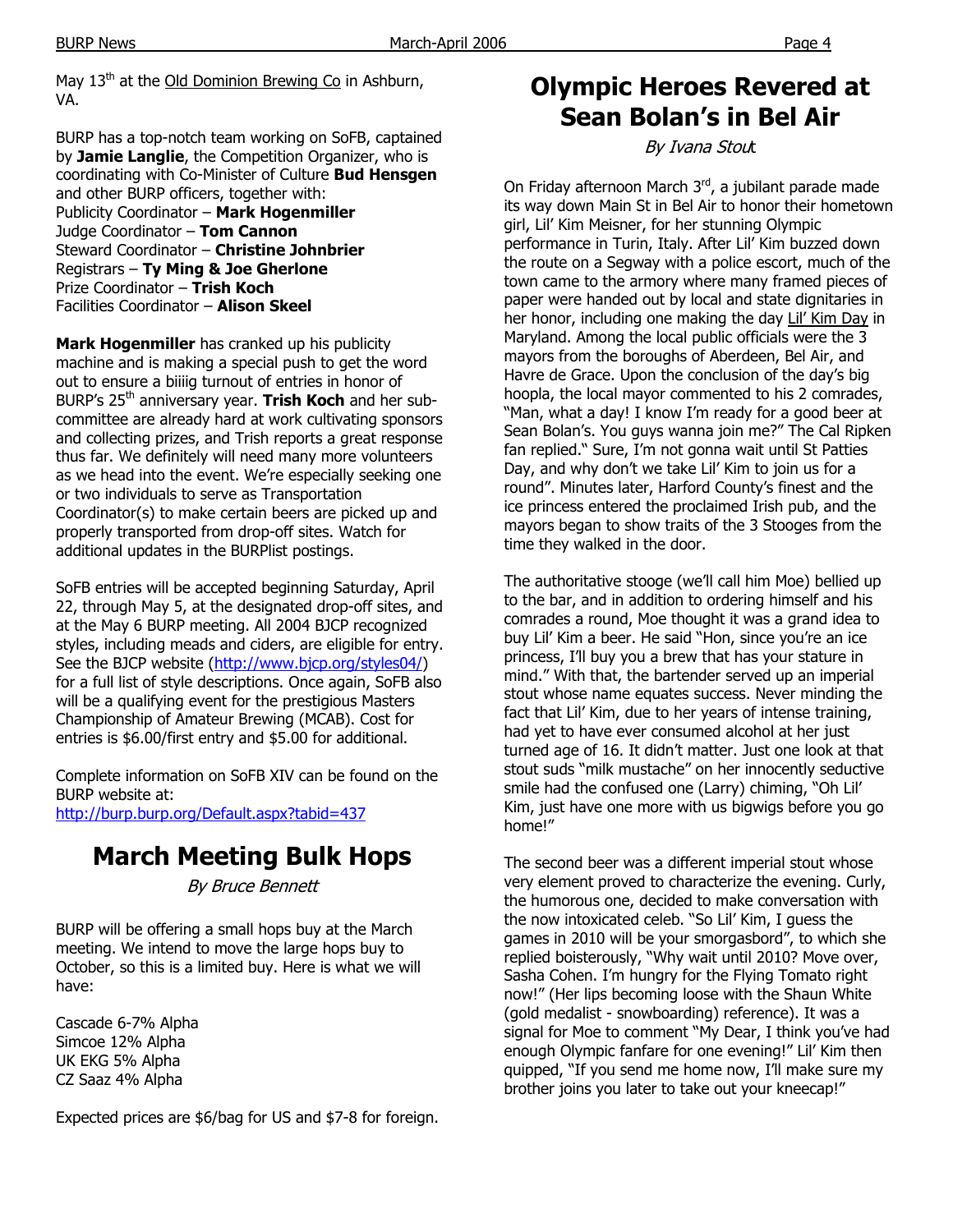With the 3 stooges horrified at the analogy bringing ice Olympian Tanya Harding to light, the ice princess blurted out, "Don't chastise me for my behavior. Unlike Michael Phelps, I'm responsible enough to be a public drunk before I'm licensed to drive my new Hummer that's on order!" In shock from Lil' Kim's bronzed attitude toward the famed Maryland Olympic Gold medalist, Curly wailed out a big "WhooWhooWhooWhoo" and bolted out the door, leaving a monetary picture of Ulysses S. Grant on the bar - regardless of the tab. Moe, at wit's end, sneered angrily, "Well now, since this night has turned out so grand - Is there any other Olympic hero's experience you would like to impart on Larry and me before we blow this joint to save our political hides?" In concert with the evening, Moe should have watched out for what he asked. Lil' Kim related an attitude consistent with victimized 1994 figure skating silver medalist Nancy Kerrigan. "You know what?" she exclaimed. "This parade and ceremony was really pretty corny, but I'll let you make it up to me. After I go to the World's near the end of the month and win the gold, you can host a real Dog and Pony Show in this town on April  $1<sup>st</sup>$ ." Outside, the orange, white and green banners did wave!

Riddle: Which two microbreweries made the respective Imperial Stouts? See Answer in the RYDler section.



**Wanderings**  By Craig Somers, BURP Cyclemeister

## **2006 Trips**

**Mar 25 Magnolia's & Thoroughbred's Apr 22 & 23 Tour de Baltimore Apr 28 - 30 St. Michael's Food & Wine Fest May 21 Olney Ale House Jun 18 - Jul 7 Baltic Tour July Southeast PA Tour August Bike to MASHOUT Aug 28 - Sep 10 Czech Tour Sep 15 - Sep 30 Holland & Belgium**

**Mar 25** Magnolia's (540-338-9800) at 198 North 21<sup>st</sup> Street, Purcellville, VA 20132 serves 27 American micros on tap and Thoroughbred's brewpub (703-777-5785) at 50 Catoctin Circle NE, Leesburg, VA 20176 are BURP destinations on Saturday, March 25, 2006. Those of us pedaling out the W&OD trail hope that motoring BURPers will hook up with us at Magnolia's (12 - 3pm) www.magnoliasmill.com, Thoroughbred's (3 - 5pm) www.thoroughbredsgrill.com, Old Dominion (5 - 7pm) www.olddominion.com, and at Tuscarora Mill (7 - 10pm) www.tuskies.com. Bicyclists heading to Magnolia's can start from Thoroughbred's led by **Jim Hanson** (410- 730-7316) at 11:30am for a 20 mile R/T ride, or meet at Old Dominion brewpub at 11:00am for a 40 mile R/T ride or at Dunn Loring Metro Station at 9:30am for a 47 mile ride with leader **Craig Somers** (301-423-0380). The 47 mile group stays overnight at the Days Inn (703- 777-6622) at 721 E Market St, Leesburg, VA 20176 which offers a double room for \$72. www.expedia.com. We dine at Tuscarora Mill restaurant in Leesburg on Saturday evening, and then ride back to Dunn Loring Metro on Sunday. See websites for directions. Entrance to the Dunn Loring Metro is from Gallows Road where it crosses Rt. 66. Contact the ride leaders about any weather concerns.

**Apr 22 & 23** Baltimore is a 40 mile pedal from College Park Metro Station where we depart at 10:00am on Saturday, April 22. Upon arrival, quench your thirst at the Wharf Rat brewpub across from the Convention Center before proceeding to the Mt. Vernon Hotel (410- 727-2000) at 24 West Franklin St. **Bill Ridgely** (301- 762-6523) has secured a special rate of \$99 per room for April 22, so you'll want to reserve your room thru him. The evening begins at the Brewer's Art happy hour from 5 - 7pm for drinks and appetizers and later moves to the pubs of Fells Point. The pedal back to College Park Metro Station on Sunday is preceded by a BURP breakfast of cheese, fruit, sausage and lambic beer. Anyone wanting budget accommodations can stay at the newly renovated Baltimore Hostel (410-576-8880) at 17 W Mulberry St. The trip organizers are **Bill Ridgely** (301-762-6523) and **Craig Somers** (301-423-0380).

**Apr 28 - 30** The St. Michael's Food & Wine festival (www.stmichaelsfoodandwinefestival.com) near Easton, MD is a three day event showcasing over 50 West Coast wineries and 3 distilleries with daily food and wine tastings for a three day weekend rate of \$60 per person. There are reduced rates for groups arranged through BURPer **Barbara Williams** (703-941-6115), who will also provide hotel and dining info. This area along the Chesapeake Bay is quiet and scenic which makes for pleasant bicycling.

**May 21** Olney Ale House (301-774-6708) at 2000 Sandy Springs Road, Olney, MD 20832 has long been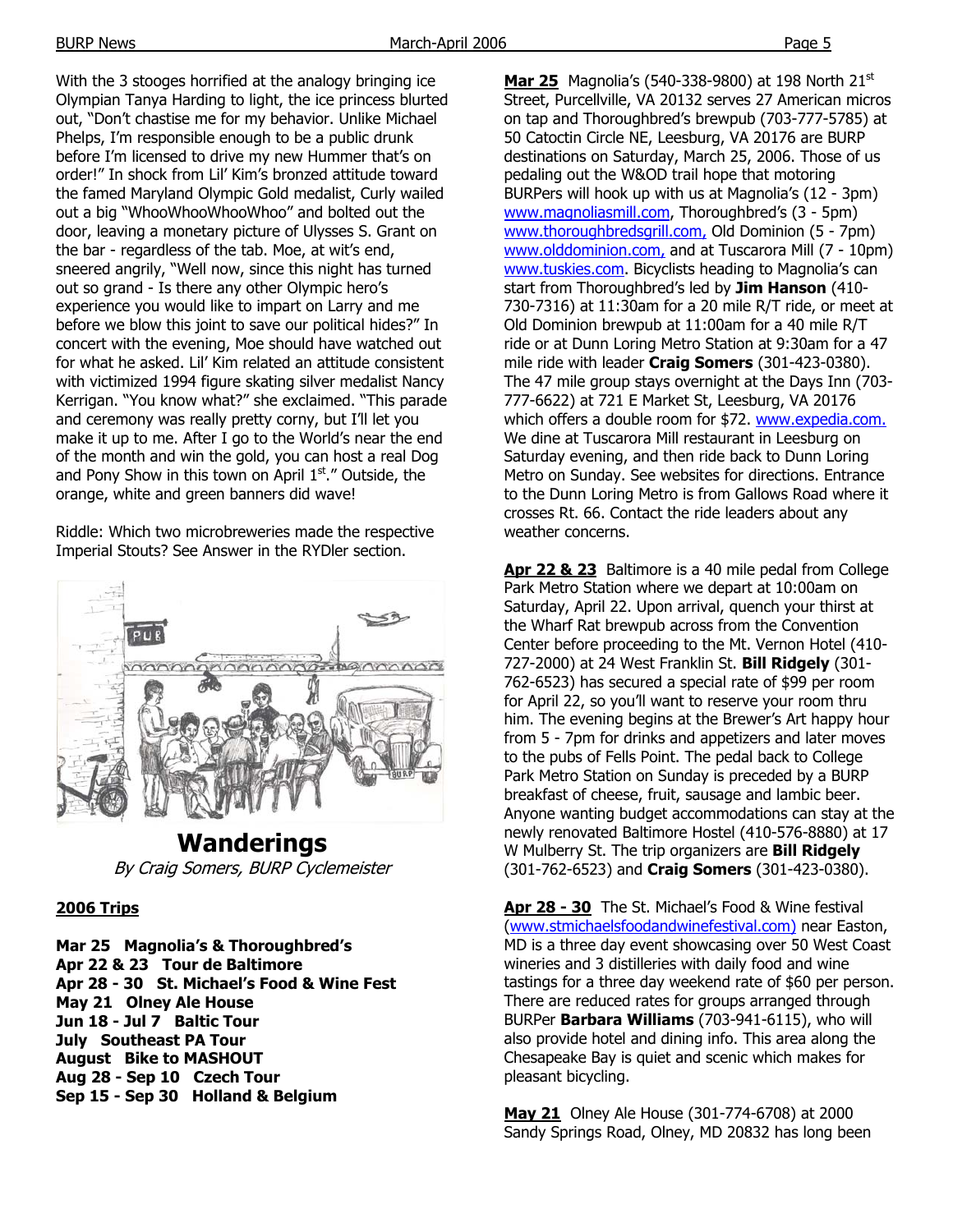famous for its hearty soups and fresh baked breads. The number of taps has reportedly grown substantially in recent years to around twenty. BURP makes a visit to the Olney Ale House between 12:30 - 3:00pm on Sunday, May 21. A bicycling group will leave from Viers Mill Rec Center at 11:00am for the 30 mile R/T ride. Directions to Viers Mill Rec Center: from Grosvenor Metro Station exit to the right to the sidewalk along Rt. 355 heading south. In ½ mile, pass under the freeway and go left to Beach Dr. Proceed left along Beach Dr. for 2 miles to its northern terminus at Garrett Park Rd. Turn right and go one block to Viers Mill Rec Center parking

lot on the left. Contact: **Craig Somers** (301-423-0380).

**Jun 18 - Jul 7** The Baltic Tour will arrive and depart from Helsinki, Finland where the BURP group will be staying in between an 8 day bicycle tour in Estonia (Jun 21 - 28) and a train trip to St. Petersburg, Russia (Jun 30 - Jul 4). The first half of this trip involves bicycling, and during the second half, we will stash the bikes and travel by train to sightsee the "City of the Tsars." The organizers, **Jamie & Paul Langlie** (301-933-3081), have already purchased their airfare on Iceland Air. They are researching routes and hotels and will keep us updated about developments via BURPlist. You must obtain a visa in order to enter Russia. Contact Jamie or Paul or **Craig Somers** (301-423-0380) if you're interested in joining this trip.

**July** A ten or so day tour of southeastern Pennsylvania is envisioned for mid to late July. This fertile area of brewing has spawned many unique beer establishments such as: KClinger's, Stoudt's, Bube's, Victory, Iron Hill, McKenzie's and the beer scene in the greater Philly area. The trip leader, **Craig Somers** (301-423-0380), will be pedaling from town to town but welcomes BURP companions using any mode of travel. Exact dates of travel and overnight destinations will be determined. Trip updates will be posted to BURPlist.

**August** MASHOUT is anticipated to occur on one of the last two weekends of August. Persons interested in a leisurely multi-day bike trip along the C&O Canal either to or from MASHOUT should contact **Gordon Goeke** (301-564-3180) or **Craig Somers** (301-423-0380). Based on the preference of participants, we will figure out the logistics of this trip. For instance, it's possible to find indoor accommodations all along the C&O Canal but not at MASHOUT.

**Aug 28 - Sep 10** The Czech Tour commences with a few days in Bamberg, Germany. The villages around Bamberg brew the most delicious hoppy kellerbiers to be found. Go by train to Prague on September 1. On September 2, visit the Zatec hop harvest festival via train. September  $3 - 10$ , pedal the Czech Greenways route from Prague to Vienna. A few Indiana

homebrewers who I have traveled with before are running a loosely organized trip. Contact: **Craig Somers**.

**Sep 15 – 30** Belgium and Holland present a strong lure for the beer enthusiast. The area of West Flanders and northern Wallonia are particularly appealing for their beer culture and easy cycling terrain. A wander in this region will take us to towns like Mons, Tournai, Poperinge, Diksmuide and a few fantastic days in Brugge. Amsterdam often has the least expensive airfares and certainly has some superb bars so it's on my list of stops. Brussels could have a better deal on airfares, and this will need to be assessed during the summer. Contact: **Craig Somers**.



# **Hop Notes from the Libeery**

*By Mel Thompson, Minister of History* 

Well, so far, it's March, three months into the New Year, and we have had a request for one book – and that particular book was not in the Libeery anymore. Books do tend to disappear in a lending Libeery and it's unfortunate because then those books are no longer available to others. But, I'd rather lose an occasional book than have this huge inventory of excellent reading and research material sit unused. The lack of use by the Libeery draws me to three possible conclusions:

1. BURPers who brew already have all the books on brewing they need or are interested in reading. 2. Many BURPers really don't give a hoot about brewing. 3. Many BURPers can't read!

As to possible conclusion #1, there are other books in the Libeery, including books on cooking with beer and historical books on beer and brewing. Look at the list (especially when the web masters get the updated list on the web page) and see if there isn't something that catches your interest.

As to possible conclusion #2, I would be interested to know how many BURPers actually brew regularly. Even if you don't brew, you are interested in good beer or you most likely wouldn't be a BURPer. There is a wealth of knowledge about beer in the BURP Libeery. It's not just about brewing. Why not check out one of the Michael Jackson beer guides available in the Libeery?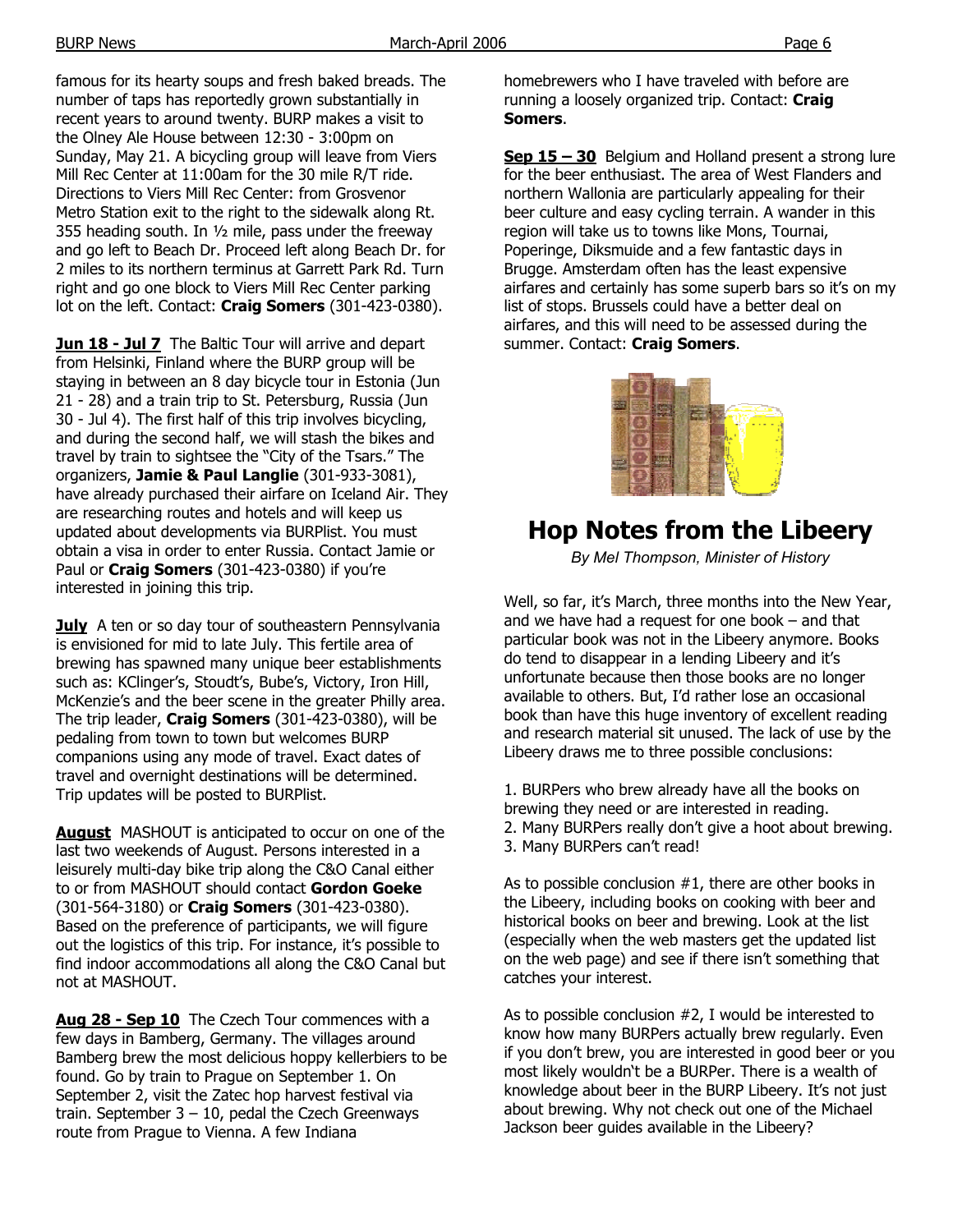As to possible conclusion #3, face up to it and don't be embarrassed. There are many adults that either can't read or are challenged. If you need help, discreet tutoring is available at a nominal cost (beer). Contact me and I will arrange assistance. If there is adequate response, this may be a task that the BURP Ministers of Enlightenment can take on. What is more elemental to brewing good beer than the ability to read and research beer styles and brewing techniques? (Of course, if you can't read, you wouldn't be reading this, so I must rely on someone who knows that you can't read to pass on this information.)

With that said, please use the BURP Libeery – it's FREE (almost as good as FREE BEER!), and other than humiliation, there is no penalty even if you keep a book out too long. Email (thompson.mel@att.net) or phone (301-330-3578) to request a book, and I will bring it to the next meeting.

A final note - I will bring several boxes of magazines to the March meeting for distribution to the persons who have indicated a willingness to categorize the articles for future reference. If, after thinking about this daunting task, they do not wish to take it on, the magazines will be distributed to whoever wants them.

I will also have an assortment of books from the Libeery for you to check out.

# **Düsseldorf Tasting ALTers Thinking at FeBREWary Meeting**

By Jim Hanson

Good things happen whenever **Lou King** and **Harriet Langlois** host the BURP meeting for this favorite month of all homebrewers. This year was extremely gratifying starting with the educational session on Altbiers. **Tom Cannon** and **Wendy Aaronson** organized the seminar with two goals in mind: 1) To educate club members on the various nuances evident in the Altbier style, and 2) To orient BURPers to how this style of beer would be judged according to BJCP guidelines. The second goal was also directed at providing an exercise for members to judge two U.S. commercially brewed altbiers, giving them both the ability to apply judging guidelines to a beer and to ascertain their own level of knowledge and interpretation. With the stage set, **Colleen Cannon** and **Andy Anderson** led us through the lineup, starting with the best beer first. Uerige Doppelsticke, an authentic alt with Doppelbock body, is brewed in Düsseldorf. This 10% ABV beer with its full body was full of complex caramel tones, and many commented that it really was a "sticky beer". The Uerige was so fantastic that the next

beer left you somewhat sucker punched - Heavyweight Brewing's Stickenjab, a 6.4% ABV altbier with a boxer on the label. The Ocean Township, NJ microbrewery made a beer with medium body and a strong hop character in reference to the style. While many of us enjoyed the Stickenjab, we agreed that it was not brewed with the intention of being a classic style alt. Finishing out the tasting were the altbiers used for the judging exercise: 1) Southampton Brewing Co - Secret Beer, and Alaskan Amber- by Alaskan Brewing Co. Most of the participants found the Long Island, NY product to be the closest to the BJCP guidelines, with scores in the very good to excellent range. The Alaskan beer was refreshing, but it was an example of a good beer not brewed to style. I certainly was left looking around for a bottle of smoked porter. It was an excellent session, and Kudos go to Tom, Colleen, Wendy, and Andy. Many thanks to Harriet and Lou for making the meeting so enjoyable.

Not done yet - after all of that, it was time for me to take in the social, culinary and refreshment aspects of the meeting. I extend my appreciation to everyone who dutifully participated in judging the barley wines upon the conclusion of the seminar. Meanwhile, the food table had such treats as: smoked kielbasa with spicy mustard, gumbo soup with freshly steamed rice, smoked brined chicken prepared by **Fred Seymour**, and an angel food cake with gourmet raspberry syrup by our host, **Harriet**. Let it be known that **Lou** is no slack around the house. Since last year's meeting, he has installed a chiller system for his homebrew tap lines by modifying a top loading freezer. I and many other BURPers were impressed by this improvement to Lou's streamlined and efficient brewing system.

With everyone having moved to the patio to enjoy the great outdoors of Ijamsville while meeting announcements were made, **Jamie Langlie** handed out the awards for the IPA and Pale Ale competitions by setting precedent. Due to the ribbons not being shipped in time, the awards were images of trophy ribbons printed on paper. Not to worry, Jamie assured us that she would cut thru any paperwork or red tape to get everyone their justly deserved prizes. This was also the first meeting in which **Trish Koch** held the raffle since husband **Larry** became the Minister of Finance. And as Trish found out, everyone who plays the raffle thinks they justly deserve a prize. Fortunately, seasoned raffle veterans **Elizabeth** and **Anastasia Garvin** were there to keep things respectable so I could report this in print. Thank you, Jamie and the raffle crew. And the sun set upon the meeting.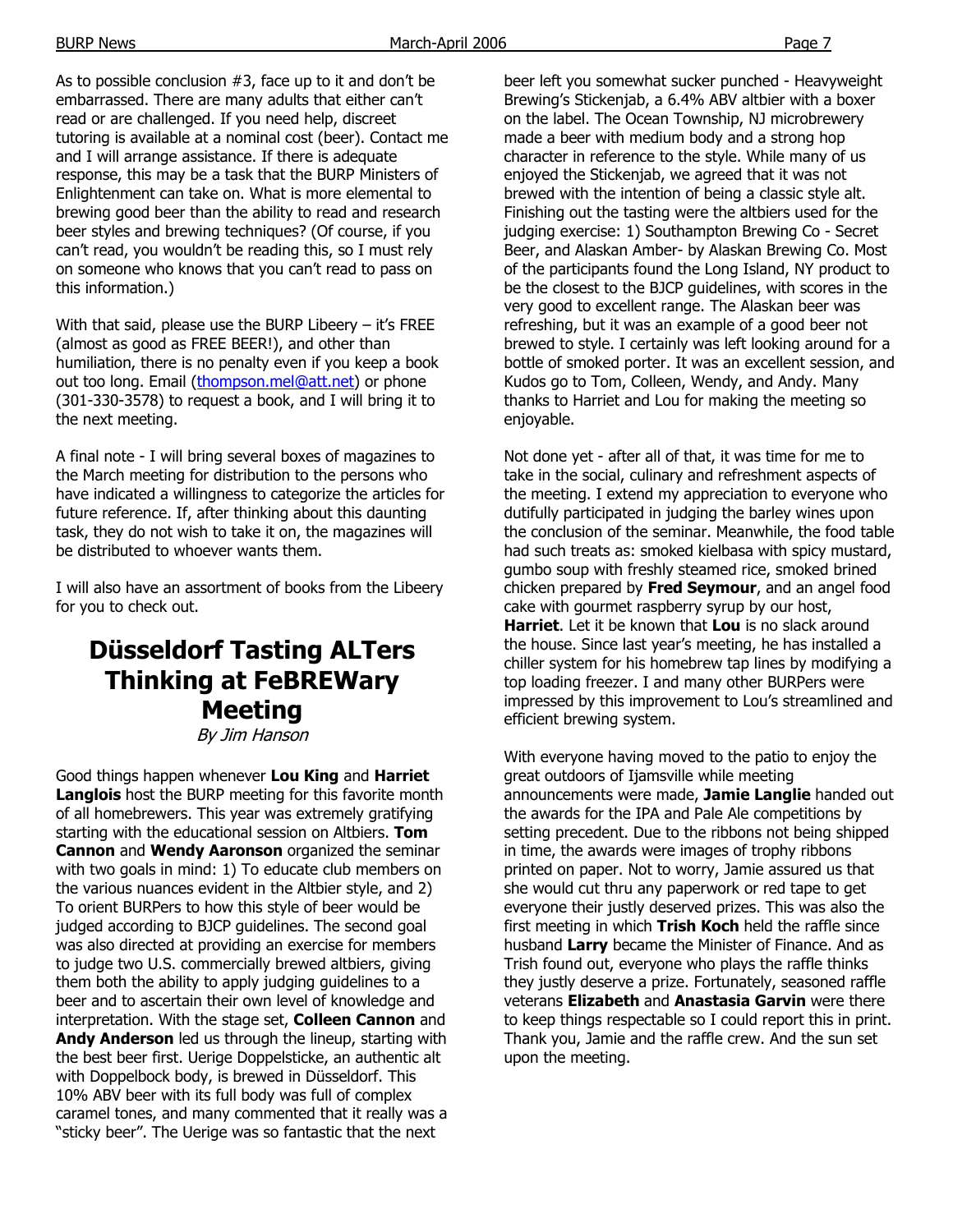# **Exciting Your Yeast, the Quick and Easy Way**

By Dr. Clyde Max

A magnetic stirring plate stimulates yeast activity and helps you grow the yeast population rapidly. Using a magnetic stirrer while building up the yeast populations has also been shown to improve yeast health and population size for better starts when the yeast is pitched.



New magnetic stirrers can cost \$75 for a small one and upwards of \$200 for a large one. However, for the more adventurous home brewers among us, there is a cheaper way to quickly excite your yeast - the common household vibrator.



We are using a travel size vibrator. It is not too large and slips perfectly through the opening of the flask. To utilize this method, take a sandwich size zip lock bag and place the bag into a sanitizer solution. While the bag is soaking, make up a yeast starter as you normally would. While the yeast starter is cooling, place the zip lock bag on a paper towel and let the inside drip dry. When the yeast starter has cooled, pour it into the vessel you are using for yeast propagation and aerate. Pour your yeast into the starter. Take the vibrator, turn it on and place it into the zip lock bag. Get as much of the air out of the bag as possible. Place the bag into the vessel and put the airlock on.

The intense motion caused by the vibrator will keep the yeast in suspension allowing the cells to multiply very quickly. Using the vibrator will bring your yeast to climax in half the usual time.



**Mount St. Helens Revisited**  By Mel Thompson

I was in Portland in 1981 when Mt. St. Helens blew off its top, and I spent many hours marveling at this incredible act of nature. I never thought that I would witness such an event in my basement in Gaithersburg, Maryland.

Do you know what an "active fermentation" looks like? These pictures are from 2 days into the fermentation of a Belgian Strong Golden ale using Wyeast 1762, purported to be the Rochefort strain. I made a 1000ml starter and let it build up on a stir plate for 1½ days prior to pitching in 5.25 gallons of 1.095 wort.



I had used a Better Bottle plastic fermenter, and when I saw the blow off the next morning, I immediately ran for my glass blow-off tube, but it requires a #7 drilled stopper which will not fit the #10 size opening of the Better Bottle. As I only had one #10 stopper, I didn't want to drill it out to fit the blow-off tube, so I let it "open ferment" until the volcanic activity ceased. Well, I thought it had ceased, so I put the stopper and airlock back on the Better Bottle. Oops! It started to build up serious pressure from the volcanic fermentation, and the airlock acted as a jet engine and blew Belgian yeast all over the walls and the ceiling, furnace, hot water heater,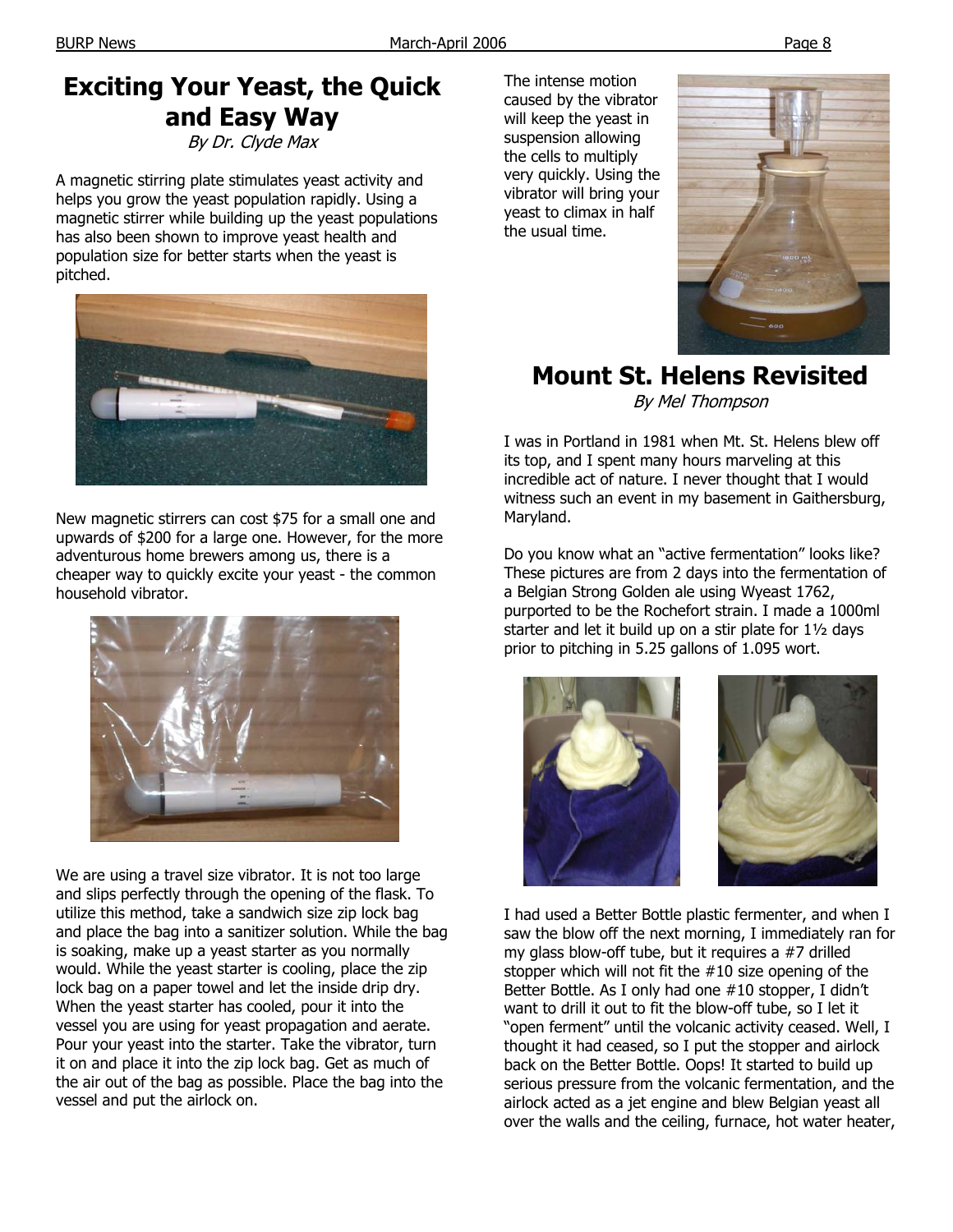freezer fermentation chamber and refrigerator, let alone the ½ inch layer on the floor around the plastic tub that held the fermenter. You see, I had put the beer in the laundry/furnace room as it stays warmer, around 70 degrees, as opposed to my basement brew room, which was between 62 and 65. This is a Belgian beer so needed a somewhat warmer fermentation temperature to develop those wonderful Belgian characteristics.

I used the 1762 because it doesn't develop as much of the "bubble-gummy" aroma and flavor of the Chimay yeast, Wyeast 1214, which is most commonly used by home brewers, but 1762 still has the wonderful phenols and esters of a big Belgian. Is there a better beer than Rochefort 10? Well maybe Westvleteren 12…

Well, I racked this monster after a week while it was still pretty actively fermenting, and I'm glad I did. The gravity had come down from 1.095 to 1.014 but still had some residual sweetness, and the esters and phenols were not overwhelming. And, no infection after the open ferment! I think it was erupting with such force that no stray bacteria or yeast had a chance to invade.

Now came the cleanup. The room smelled like old sweat sox, and dried yeast was literally everywhere. I mixed bleach with Simple Green and hot water and went to work. I finished by spraying the room and appliances with denatured alcohol. Hopefully, nothing of a cellular nature survived. If there is lasting or permanent contamination, I will be entering a lot of beers in the various Belgian categories in the Spirit of Free Beer!

Mel – batch number 246 (at least) and counting.

# **New Owners For Old Dominion**

By Elbil Lugmai, BURP Legal Scribe

AP, Ashburn, Virginia: In what may be a first for an American microbrewery, award-winning Old Dominion Brewing Co has been purchased by a non-profit corporation. The National Capital Homebrewer's Association is the proud new owner of the brewery. Former CEO **Jerry Bailey** spent many months trying to find a good purchaser for his corporation. He says he "felt an obligation to make sure that the brewery went into good hands. I didn't want to deprive my customers of the quality they've enjoyed from Old Dominion, and I didn't want to sell out to a mega-brewery."

The new owner of the brewery is not just a non-profit corporation, it is also a homebrew club. Informally known as Brewers United for Real Potables, the club incorporated in 1995 so it could be entirely above-board when it hosted homebrew competitions. The club has a long history of working hand-in-hand with the craft

brewing industry and assisted the Mid-Atlantic Craft Brewers Association in its successful effort to change Virginia law to allow breweries to have brewpubs and host a limited number of beer festivals. The thriving brewpub at Old Dominion is testament to the benefits the craft brew industry has received from that relationship.

BURP President **Steve Marler** reports that the idea of buying Old Dominion was inspired by the Green Bay Packers, the only NFL team that is owned by its fans. "We had a dinner to celebrate **Jerry Bailey's** contributions to the brewing community in January, and when Jerry told us he was on the verge of selling, there wasn't a dry eye in the room. We just had to do something," Marler said. The club had accumulated enough money to make a down payment from its various activities, and Old Dominion's Board of Directors proved surprisingly flexible after the idea of a long term payment plan was put to them during a tasting of 15 different barleywines.

The new owners plan on keeping the mainstays that have made Old Dominion successful. The brewery will continue to supply house labeled custom mixed beers throughout the region, and will also continue with its critically acclaimed line of sodas. The brewpub will continue to operate, though it will be closed one Saturday a month to host BURP's monthly meeting. The brewpub's menu will change to add several dishes near and dear to the hearts of club members, including a spicy artichoke dip, hummus, garlic-crusted leg of lamb, and an assortment of bratwurst flown in from the upper Midwest. The winning concoction from the club's annual chili contest will be added to the menu.

The brewery will expand its line of sodas to include cranberry, coffee, and habanero offerings. Millenium barleywine will be brewed year-round, and there is a movement afoot to "throw out all the wimpy beers, if we can manage to still stay at least break-even", says Marler. The first planned addition to the brewery's regular lineup is a Belgian-style wit beer, to be available starting Memorial day. **Wendy Aaronson**, the club's beer education expert, explained that "Wit is the perfect summer beer. It's light and refreshing. Trust me, after you taste one, you're going to want it whenever you're hot and sweaty. Mass-market American lagers can't even come close."

BURP will be seeking to have the brewery licensed for additional Brew-on-Premises use, which would allow members to use the state-of-the-art brewing and bottling equipment for their own beers, while paying appropriate taxes for such use. In addition, several club members who work in the technology industry have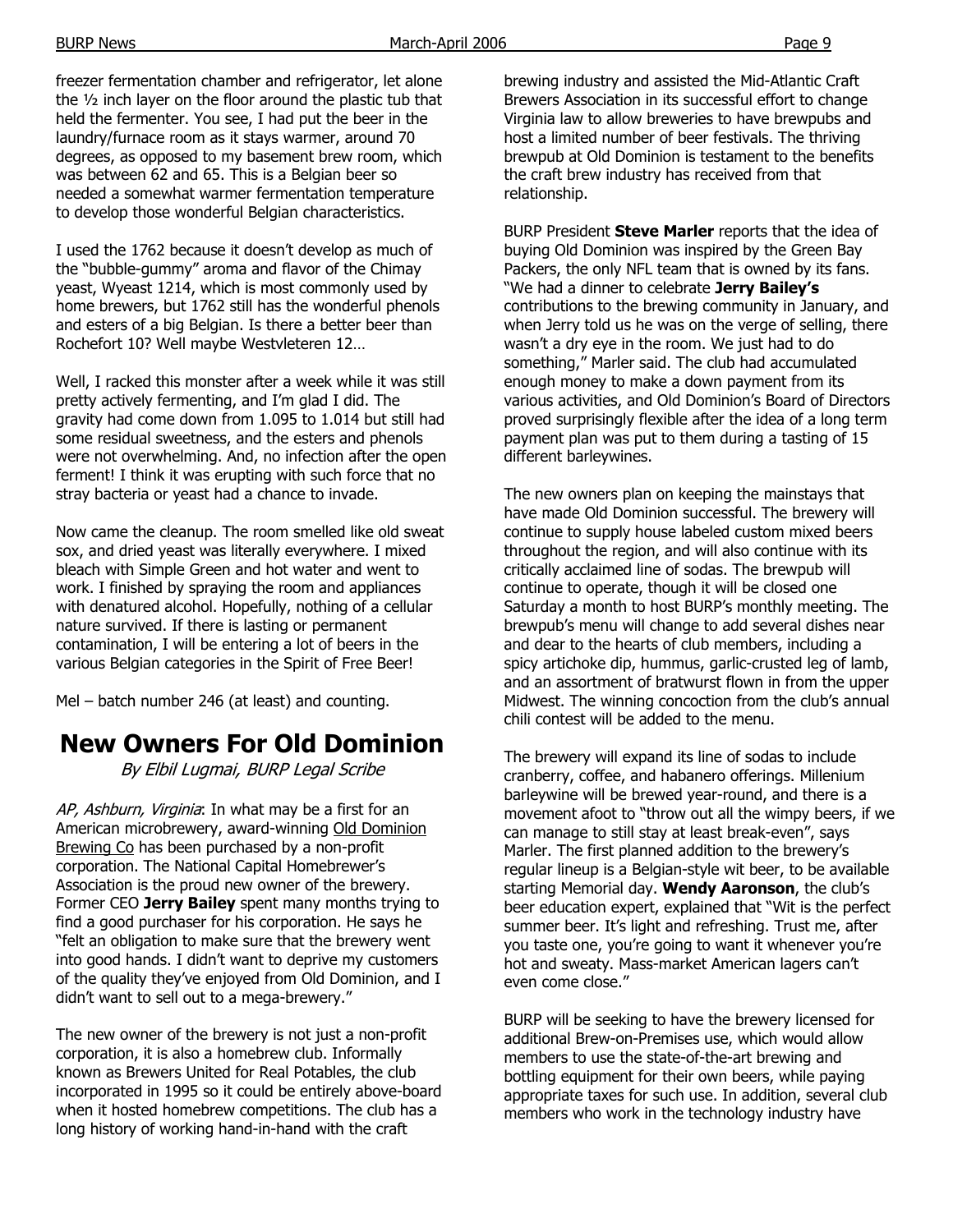plans in the works to install Internet wi-fi hotspots throughout the brewery.

Club officers have been quick to quash rumors that all members would receive unlimited supplies of beer from the brewery as part of their membership. "Look, for a \$15 a year single membership, you aren't going to be getting much free beer," explained **Larry Koch**, the club's CFO. "We will be offering some internships and other labor-for-beer programs to members, but we will be issuing 1099 forms to document compensation. We've operated as the country's only financially stable homebrew club for over 10 years. We have bankers, operations people, chemists, biologists, and even a few lawyers among our membership. The average education and income level for our membership would make most advertisers drool. We've got the know-how, and we're going to show the world that BURP is more than a bunch of drunks at a party."

The initial CEO will be **Bill Ridgely**, recently retired from a career at the FDA. Mr. Ridgely plans to have a monthly bluegrass night at the brewpub and will be installing an improved chemistry lab to enhance quality assurance. **Alison Skeel**, a BURP member with a reputation for getting things done, will assume the position of chief operating officer.



By Charlie Pavitt

Over the past couple of months, I have reviewed research relating beer consumption with health, most of which leads to the happy conclusion that moderate drinking of our favorite beverage is good for you. There is, however, beer-relevant research on less important fronts. For more years than I can remember, Elaine and I have been subscribers to Consumer Reports, and we have every intention of continuing our support of one of this country's most effective muckrakers. Having said this, I do find some of their research trite, and I am not particularly interested in their evaluations of the merits of, for example, different brands of baked beans. Case in point – recently two of our favorite giant producers of alcoholic seltzer water, Coors and Bud, have been

touting the capability of their new bottles (plastic for Coors, aluminum for Bud) in keeping their alcoholic seltzer waters colder longer. On page 9 of the March 2006 issue, CR reports the results of a study comparing this claimed with that of regular old bottles and cans. The details: On six separate occasions, they chilled the alcoholic seltzer water to 40 degrees, put it at room temperature, opened it, and measured its temperature every two minutes for three hours. Results: Coors alcoholic seltzer in plastic bottles and Bud in aluminum bottles rose an average of 15 degrees the first hour, whereas Bud in aluminum cans rose less than 12 degrees over that time. Further, the latter is more cost effective. The unstated implication, I take it, is that we ought to purchase the former. Let me just say that I would prefer that our annual contribution be spent on worthy causes, such as evaluating the absence of quality of the alcoholic seltzer water itself. Consumer Reports has, in fact, done just that a couple of times, and although there were serious problems with these analyses (in particular, completely ignorant conception of beer styles), they were far more welcome than this waste of my money.

This, of course, led to me to Good Old Google and an exploration of contributions relevant to beer temperature. Along with the expected advice and some risqué methods for testing that I shall not repeat here (this is, after all, a family-oriented publication), I did discover a few gems. Back in August 2003, Cecil Adams of that wonderful column The Straight Dope (check out Washington City Paper if you've not seen it) received a letter from a certain Daniel C. in Los Angeles who begged Cecil to tell his "cute but mentally retarded girlfriend" that she was wrong, beer did not get colder in the freezer than in the fridge, and that "I am right and she is wrong (as usual)." Cecil explained why Daniel C. was wrong in no uncertain terms (i.e, "sorry, chump"), and suggested that he "hand the little lady a brew and apologize." Given his professed attitude about her intelligence, if I were her, I would take the beer along with the rest of my stuff when I left; unless, of course, the beer was a Coors or Bud, in which case its all his, no matter the composition of its container.

I also discovered that, back in 1995, some genius named Jeff Newman had connected a Digital Mini VAX computer to his refrigerated keg such that the computer kept track of the beer level and temperature; more recently, he wired it into the Web, so that he (and anyone else with the URL) can keep up with his keg all around the world. This idea has apparently spread, such that a discussion of "Kegbots" is now available at http://wiki.kegbot.org/Main\_Page. Finally, a couple of intrepid researchers named Jamie and Allen announced their discovery that they were able to cool a six-pack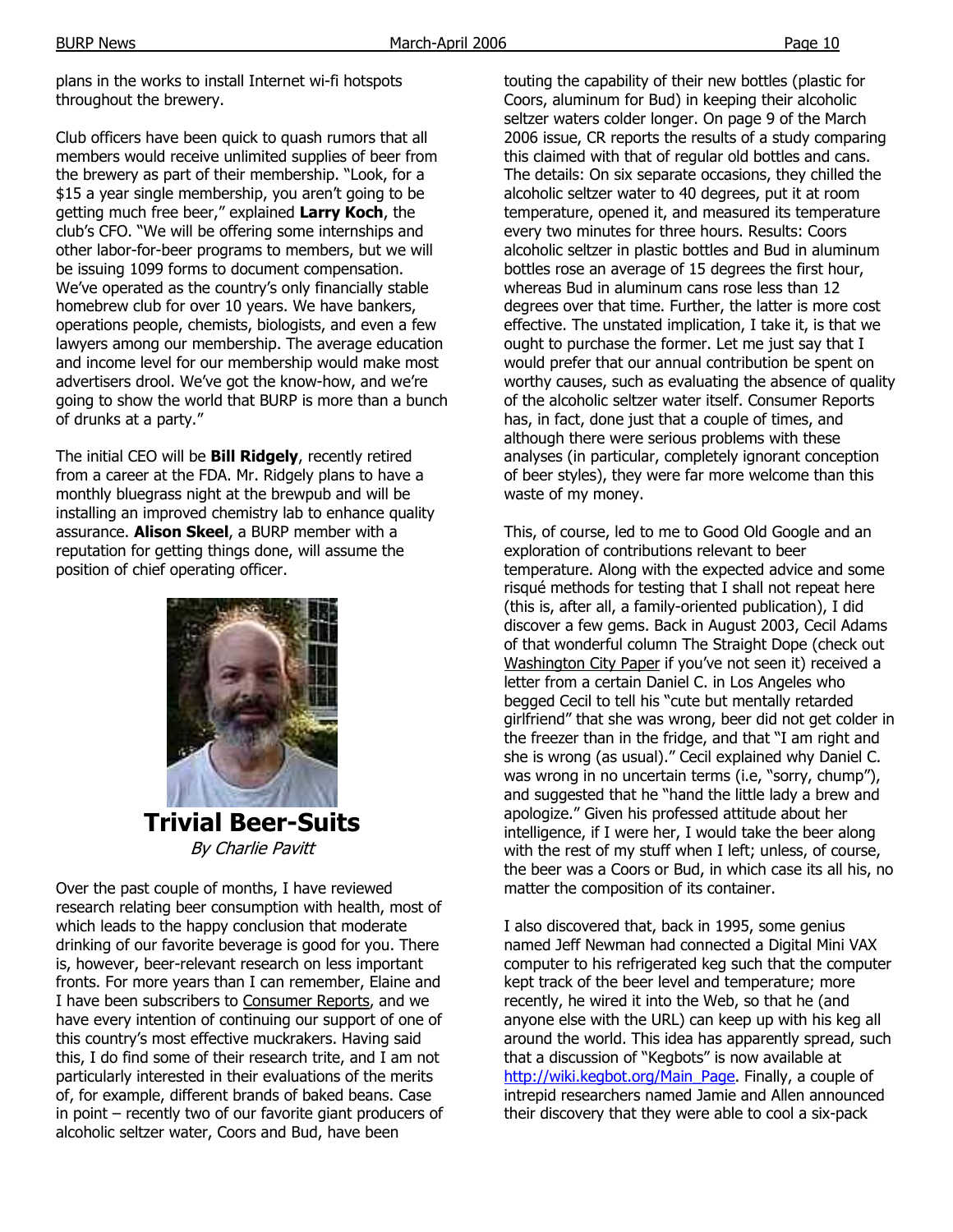faster by spraying it with a fire extinguisher than putting it in ice, a freezer, or a fridge. Ain't the web grand?

## ? ? ? ? ? ? ? ?

# **Answer to Mar-Apr RYDler**

A. Warm beer sales proposed in Missouri. A Missouri state senator has proposed legislation that would forbid retailers to sell cold beer, an effort he says could cut down on drunken driving. (Convenience Store News, 1/9/06)

? ? ? ? ? ? ? ?

Answer to "Olympic Heroes" – Victory & Rogue

**BURP 10 and 20 Years Ago**  Compiled By Bill Ridgely

## **20 Years Ago, Mar-Apr 1986**

Just three months after the loss of BURP founder **Dan McCoubrey**, tragedy once again struck the club. **Phil Angerhofer**, the original "Dr Brew" and one of the shining lights of the 1980's homebrew movement, lost a long and courageous battle with leukemia on March 19 at age 35. Phil was an early member of the club and, being the scientist that he was (an astronomer at the Naval Observatory), he progressed rapidly from simple brewing procedures to more advanced techniques. He soon was publishing recipes in **Zymurgy** and brewing big beers for special occasions, including a "Monster Mash" to welcome the arrival of his new daughter in 1984 and "Ale-y's Comet Brew" to celebrate the 1986 visit of the famous celestial object. Phil intended to brew his "Monster Mash" each year until his daughter's 18<sup>th</sup> birthday, when she could enjoy the beer (a Thomas Hardy clone) with her father. He planned to open one bottle from each successive batch on 18 successive nights. Two batches were made before Phil's untimely passing. The story of the Monster Mash, begun by Phil

and completed by several fellow BURPers, was published in the Winter 1986 issue of **Zymurgy**. Phil's widow Lisa contacted the club last year and assured us that much of the beer was still intact in bottles. Hopefully, arrangements can be made to sample some of this historical brew during BURP's silver anniversary. Phil was a meticulous brewer whose motto was "Don't hurry, don't worry". He was and will continue to be greatly missed by the club.

On April 20, 1986, the **Dan McCoubrey** memorial plaque was finally placed in Gallagher's Pub in tribute to BURP's late founder. A short ceremony was held onsite which included several verbal tributes and, of course, a number of toasts to Dan's memory.

The April BURP meeting, held at the home of **Bob & Ellie Tupper** in Bethesda, featured the 2<sup>nd</sup> Annual "Guess That Beer" Contest, wherein 10 numbered pitchers of beer were presented along with 10 beer names. The person who matched the most pitchers with the correct beer names was declared the winner. **Duane Fraver**, who drove all the way down from PA to attend the meeting, took away the grand prize of a case of Sierra Nevada Bigfoot Barleywine.

## **10 Years Ago, Mar-Apr 1996**

The March BURP meeting and first Alt & Kolsch Competition was held at the home of **Bob Cooke** in Springfield on Mar 16. A good crowd turned out for the first outdoor meeting of the year. While a large number of fine homebrewed beers, meads, and ciders were present, the hit of the meeting turned out to be a lambic milk stout brought by **Joe Kerlinden**, a Belgian exchange student at the University of Maryland. Joe developed his recipe on his grandmother's farm in the Southern Ardennes. The secret ingredient was 4 pints of fresh, unpasteurized milk, whisked until fluffy and folded into the cooled wort. The whisking provided oxygen to the yeast, and the natural bacteria in the milk promoted a sour fermentation. Meeting reporter **Dave Fothergill** thought the beer was a great cross between a traditional Belgian lambic and Mackeson's Stout. In the club competition, meeting host **Bob Cooke** took 1<sup>st</sup> and 3<sup>rd</sup> place for his alt and kolsch respectively. **Tim Artz** took  $2<sup>nd</sup>$  place with his kolsch.

The March BURP News featured more tasty travels, highlighted by **Andy Anderson's** trip to Namur, Belgium, **Tom Cannon's** report on the Great British Beer Festival, and **Bruce Feist's** review of California beer establishments. Also of note was the extensive press release on the opening of Victory Brewing Co in Downingtown, PA by BURPer (and Victory board member) **Jim Busch**.

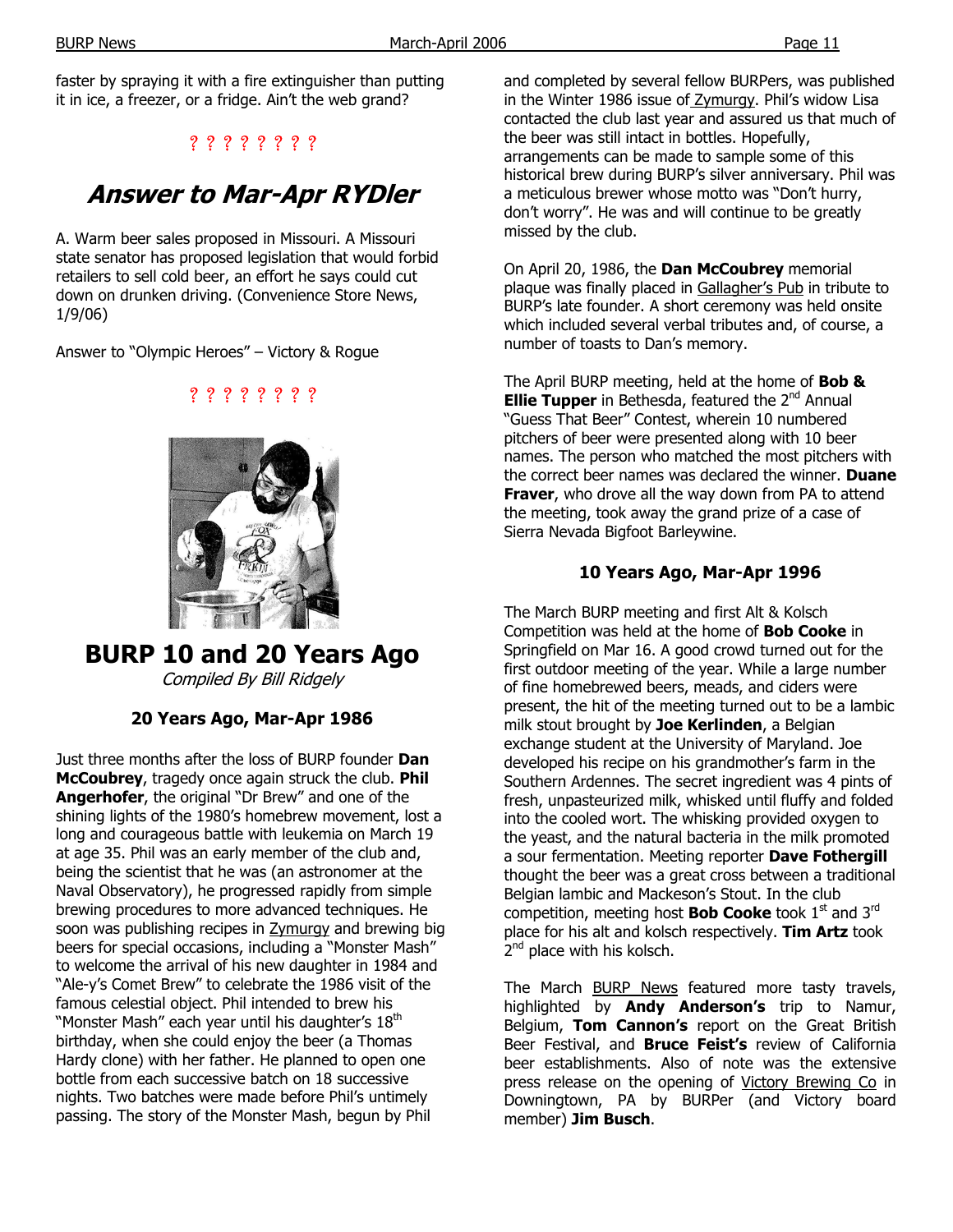April's meeting and Bock Competition was held at the home of **Jim & Jane Caldwell** in Owings, MD. The highlight was an entire smoked pig prepared on **Tim Artz's** legendary "porkulator". BURPers brought numerous side dishes to complement this succulent treat. In addition to the usual homebrews, several commercial beers made their debut at the meeting, including the newly-released Dominion Spring Brew (in the Maibock style) and one of the  $1<sup>st</sup>$  mini-kegs of Kostritzer Swartzbier, just becoming available in the U.S. The bock competition was won by **Bob Dawson**, with 2<sup>nd</sup> place going to **Dave Pyle & Mike McMarlin**, and 3<sup>rd</sup> going to **Tom Cannon**. Exact styles of the winning bock beers were not mentioned in the competition notes.

The April BURP News featured the usual array of whimsical articles in honor of April 1, including a sordid tale from the Islamic state of Quaat about a plot to ferment the urine of race horses to produce a "pale effervescent beverage that tasted like beer to the untrained palate". The theme of Trappist brewing in the U.S. (begun several years earlier by **Jim Dorsch**) was also brought forward with an article about a Trappist monastery in Berryville, VA that decided to convert its existing fruitcake plant to a brewery.

# **BURP Website Undergoes Significant Upgrade**

By Paul & Stein Langlie, Co-Ministers of the Web

The BURP website has undergone significant changes. Most importantly, you can now register for an account on the website. Online registration will allow you to keep your contact info current, participate in the website forums, and even create your own blog! Visit http://burp.org and click "Register" at the upper-right corner of the screen.



**BURP Prosperity Report**  By Larry Koch, Minister of Prosperity

## **Current Financial Position – 5 Mar 2006**

| Previous Balance       | \$19,288  |
|------------------------|-----------|
| Income                 | $+$ \$208 |
| <b>Expenses</b>        | $-$ \$124 |
| <b>Current Balance</b> | \$19,372  |

BURP members are reminded that all expense submissions must include details. Required details are date, exact amount, detailed description of the item, any special circumstances, and name of person to be reimbursed. Event coordinators should maintain a spreadsheet for their project.

Spreadsheets and other financial data are available on the BURP website to registered users at http://burp.burp.org/Default.aspx?tabid=438.



# **Membership Update**

By Jim & Linda Rorick, Ministers of Propaganda

This month we welcome new members **Jan & Larry Steinmetz** from Springfield, VA and **Michele & Ronald Hitchcock** from Silver Spring, MD.

Please keep your contact information up-to-date ... most importantly, your email address. If you are not receiving an electronic notification each month with the newsletter link, that means we don't have your current email address! Send your contact information to membership@burp.org, and we'll see that your info is updated.

CURRENT MEM-BEER-SIP STATS:

TOTAL MEMBERSHIPS: 265 FAMILY: 76 (x2) 152 INDIVIDUAL: 91 HONORARY: 22